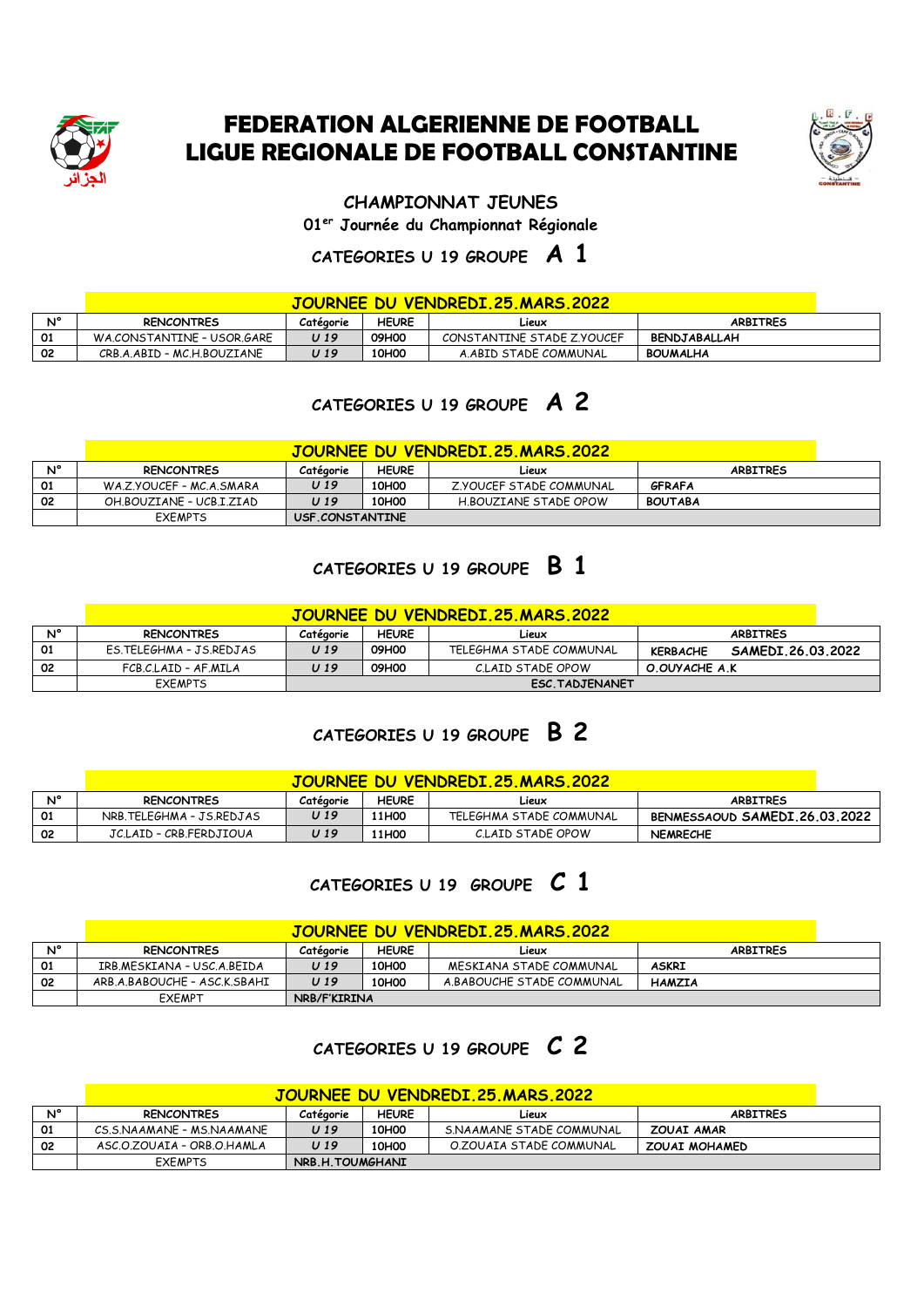### **CATEGORIES U 19 GROUPE D 1**

|    |                           |           |              | <u>JOURNEE DU VENDREDI.25.MARS.2022.</u> |                  |  |
|----|---------------------------|-----------|--------------|------------------------------------------|------------------|--|
| N° | <b>RENCONTRES</b>         | Catégorie | <b>HEURE</b> | Lieux                                    | <b>ARBITRES</b>  |  |
| 01 | RE.ARROUCH - CAM.SKIKDA   | U 19      | 10H00        | ARROUCH STADE COMMUNAL                   | <b>KHELFAOUI</b> |  |
| 02 | NR FIL FILA - WA.R.DJAMEL | U 19      | 09H00        | SKIKDA STADE 20 AOUT ANNEXE              | <b>CHOUKAL</b>   |  |

# **CATEGORIES U 19 GROUPE D 2**

#### **JOURNEE DU VENDREDI.25.MARS.2022**

|    | <u>UUUNNLL DU VLINDRLDI.EJ.MARJ.EVEE</u> |           |              |                          |                 |  |  |  |
|----|------------------------------------------|-----------|--------------|--------------------------|-----------------|--|--|--|
| N° | <b>RENCONTRES</b>                        | Catégorie | <b>HEURE</b> | Lieux                    | <b>ARBITRES</b> |  |  |  |
|    | MB.AZZABA - E.COLLO                      | J 19      | 09H00        | B.LAKHDAR STADE COMMUNAL | <b>TEBOUCHE</b> |  |  |  |
| 02 | CR.H.KROUMA - JSM.ABTAL                  | J 19      | 09H00        | R.DJAMEL STADE COMMUNAL  | <b>CHENOUFI</b> |  |  |  |

## **CATEGORIES U 19 GROUPE E 1**

#### **JOURNEE DU VENDREDI.25.MARS.2022**

| $N^{\circ}$ | <b>RENCONTRES</b>            | Catégorie | <b>HEURE</b>      | Lieux                   | <b>ARBITRES</b>       |
|-------------|------------------------------|-----------|-------------------|-------------------------|-----------------------|
| 01          | NRB OURICIA - CRB H. SOUKHNA | U 19      | 10H <sub>00</sub> | OURICIA STADE COMMUNAL  | <b>BENTOUMI</b>       |
| 02          | CRB.K.ABTAL - SA.SETIF       | U 19      | 10H <sub>0</sub>  | K.ABTAL STADE COMMUNAL  | <b>BERGAG</b>         |
| 03          | A.E.EULMA - RCB.BOUGAA       | U 19      | 09H00             | EL.EULMA STADE COMMUNAL | CHAIB A<br>26.03.2022 |
|             | <b>EXEMPTS</b>               |           |                   | ES.A.OUALMANE           |                       |

## **CATEGORIES U 19 GROUPE E 2**

|    |                             | JOURNEE DU VENDREDI 25 MARS 2022 |                   |                                |                  |  |  |  |
|----|-----------------------------|----------------------------------|-------------------|--------------------------------|------------------|--|--|--|
| N° | <b>RENCONTRES</b>           | Catégorie                        | <b>HEURE</b>      | Lieux                          | <b>ARBITRES</b>  |  |  |  |
| 01 | CR.A.KEBIRA -IRB.T.IFACANE  | U 19                             | 10H <sub>0</sub>  | A.KEBIRA STADE COMMUNAL        | <b>BOUFAKIA</b>  |  |  |  |
| 02 | JS.T.N'BECHAR - FCB.FL.ARCH | U 19                             | 10H <sub>0</sub>  | R.N'BECHAR STADE COMMUNAL      | <b>LARBAOUI</b>  |  |  |  |
| 03 | MCB B SAKHRA - WRB B BORDJ  | U 19                             | 10H <sub>00</sub> | <b>B.SAKHRA STADE COMMUNAL</b> | H.SAHRAOUI AYOUB |  |  |  |
|    | <b>FXFMPTS</b>              | IRB.A.LAHDJAR                    |                   |                                |                  |  |  |  |

### **CATEGORIES U 19 GROUPE F**

| JOURNEE DU VENDREDI.25.MARS.2022 |                         |           |                   |                         |                 |  |  |
|----------------------------------|-------------------------|-----------|-------------------|-------------------------|-----------------|--|--|
| Ν°                               | <b>RENCONTRES</b>       | Catégorie | <b>HEURE</b>      | Lieux                   | <b>ARBITRES</b> |  |  |
| 01                               | MB.KAOUS - CRB.E.KENNAR | U 19      | 10H <sub>0</sub>  | JIJEL STADE OPOW ANNEXE | <b>BOUBELLI</b> |  |  |
| 02                               | USB.TAHER - CRB.E.MILIA | U 19      | 09H00             | TAHER STADE OPOW        | <b>ZAITER</b>   |  |  |
| 03                               | ESV.TASSOUST - FC.TAHER | U 19      | 11H <sub>00</sub> | TAHER STADE OPOW        | <b>KHALLOUF</b> |  |  |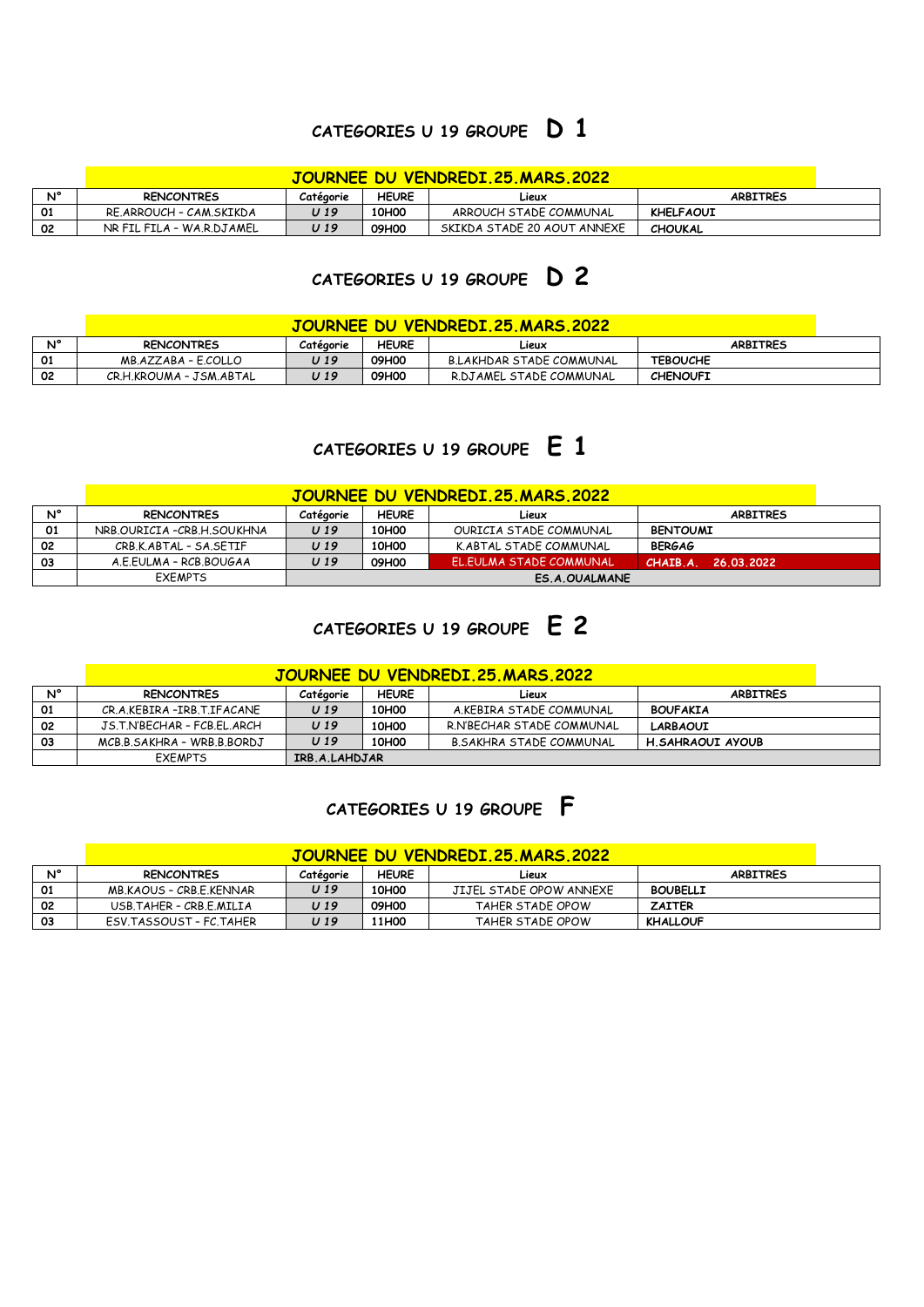

## **FEDERATION ALGERIENNE DE FOOTBALL LIGUE REGIONALE DE FOOTBALL CONSTANTINE**



**CHAMPIONNAT JEUNES**

**01er Journée du Championnat Régionale**

## **CATEGORIES U 15 - U 17 GROUPE A 1**

|    |                            |                 |              | JOURNEE DU SAMEDI.26.MARS.2022 |                                 |  |
|----|----------------------------|-----------------|--------------|--------------------------------|---------------------------------|--|
| N° | <b>RENCONTRES</b>          | Catégorie       | <b>HEURE</b> | Lieux                          | <b>ARBITRES</b>                 |  |
| 01 | USOR.GARE - WA.CONSTANTINE | U <sub>15</sub> | 09H00        | O.RAHMOUNE STADE COMMUNAL      | <b>ARAR</b>                     |  |
|    | USOR.GARE - WA.CONSTANTINE | U <sub>17</sub> | 10H30        |                                |                                 |  |
| 02 | MCH BOUZIANE - CRB A ABID  | U <sub>15</sub> | 10H30        | H.BOUZIANE STADE OPOW          | 26.03.2022<br><b>BOUHIDEL S</b> |  |
|    | MC.H.BOUZIANE - CRB.A.ABID | U 17            | 12H00        |                                |                                 |  |

## **CATEGORIES U 15 - U 17 GROUPE A 2**

|    | <b>JOURNEE DU SAMEDI.26.MARS.2022</b> |                 |                 |                         |                 |  |  |  |
|----|---------------------------------------|-----------------|-----------------|-------------------------|-----------------|--|--|--|
| N° | <b>RENCONTRES</b>                     | Catégorie       | <b>HEURE</b>    | Lieux                   | <b>ARBITRES</b> |  |  |  |
| 01 | MC.A.SMARA - WA.Z.YOUCEF              | U <sub>15</sub> | 09H00           | A.SMARA STADE COMMUNAL  | <b>MIROUD</b>   |  |  |  |
|    | MC.A.SMARA - WA.Z.YOUCEF              | U <sub>17</sub> | 10H30           |                         |                 |  |  |  |
| 02 | UCB.I.ZIAD - OH.BOUZIANE              | U <sub>15</sub> | 09H00           | IBN ZIAD STADE COMMUNAL | GRAFA           |  |  |  |
|    | UCB.I.ZIAD - OH.BOUZIANE              | U <sub>17</sub> | 10H30           |                         |                 |  |  |  |
|    | <b>FXFMPTS</b>                        |                 | USF.CONSTANTINE |                         |                 |  |  |  |

## **CATEGORIES U 15 - U 17 GROUPE B 1**

|    | JOURNEE DU SAMEDI.26.MARS.2022 |                        |              |                       |                      |  |  |  |
|----|--------------------------------|------------------------|--------------|-----------------------|----------------------|--|--|--|
| N° | <b>RENCONTRES</b>              | Catégorie              | <b>HEURE</b> | Lieux                 | <b>ARBITRES</b>      |  |  |  |
| 01 | JS.REDJAS - ES.TELEGHMA        | U <sub>15</sub>        | 09H00        | REDJAS STADE COMMUNAL | KHALIFATNI.S         |  |  |  |
|    | JS.REDJAS - ES.TELEGHMA        | U <sub>17</sub>        | 10H30        |                       |                      |  |  |  |
| 02 | AF.MILA - FCB.C.LAID           | U <sub>15</sub>        | 09H00        | MILA STADE SENNAOUA   | <b>BENKHROUROU.R</b> |  |  |  |
|    | AF.MILA - FCB.C.LAID           | U <sub>17</sub>        | 10H30        |                       |                      |  |  |  |
|    | <b>EXEMPTS</b>                 | <b>ESC. TADJENANET</b> |              |                       |                      |  |  |  |

## **CATEGORIES U 15 - U 17 GROUPE B 2**

#### **JOURNEE DU SAMEDI.26.MARS.2022**

| N° | <b>RENCONTRES</b>           | Catégorie | <b>HEURE</b> | Lieux                    | <b>ARBITRES</b>   |  |  |
|----|-----------------------------|-----------|--------------|--------------------------|-------------------|--|--|
| 01 | USB.ROUACHED - NRB.TELEGHMA | U 15      | 09H00        | ROUACHED STADE COMMUNAL  | <b>TERRAS</b>     |  |  |
|    | USB.ROUACHED - NRB.TELEGHMA | U 17      | 10H30        |                          |                   |  |  |
| 02 | CRB.FERDJIOUA - JC.LAID     | U 15      | 09H00        | FERDJIOUA STADE COMMUNAL | <b>MOUNSSANEF</b> |  |  |
|    | CRB.FERDJIOUA - JC.LAID     | U 17      | 10H30        |                          |                   |  |  |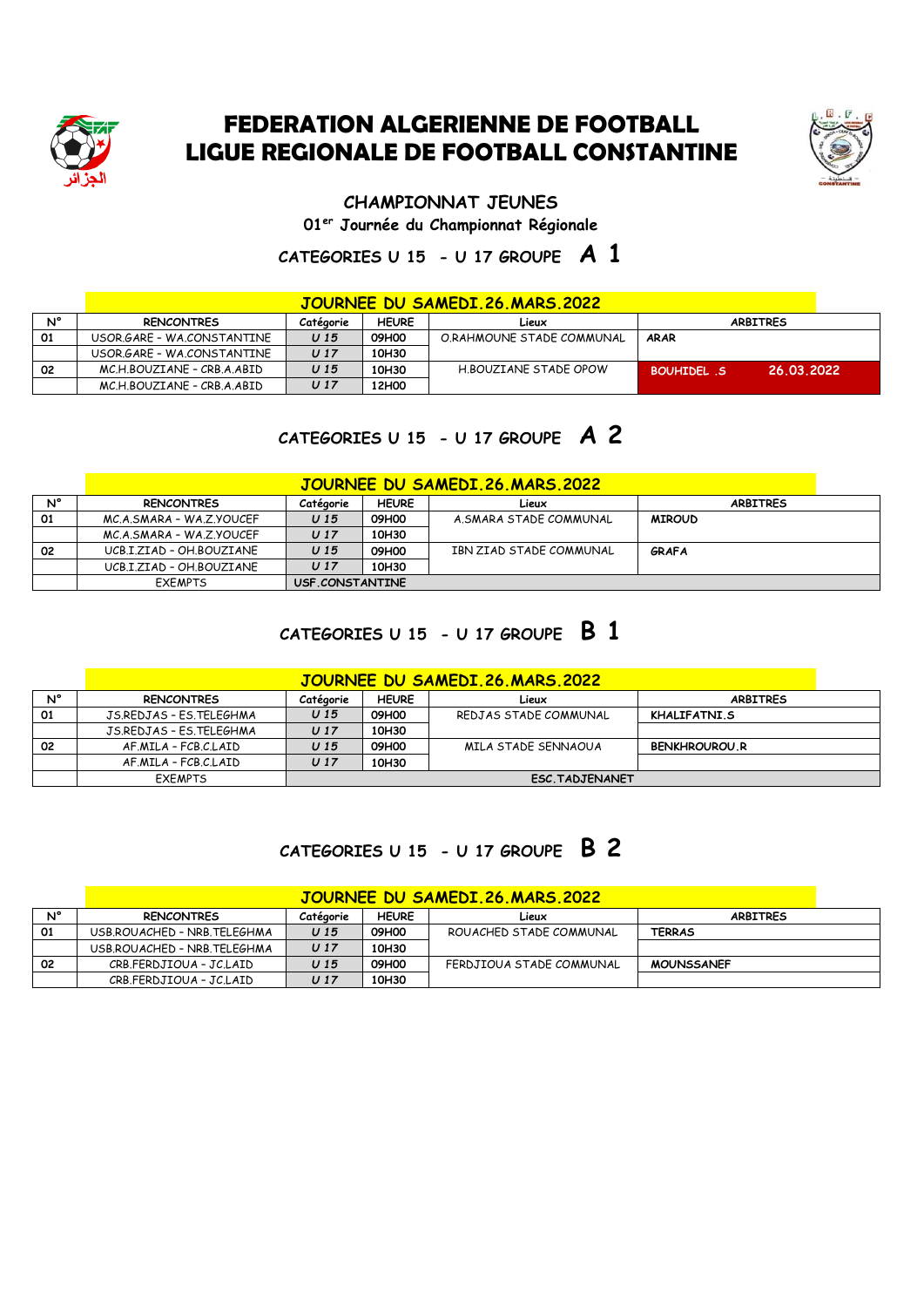#### **CHAMPIONNAT JEUNES**

### **01er Journée du Championnat Régionale**

### **CATEGORIES U 15 - U 17 GROUPE C 1**

|    | <b>JOURNEE DU SAMEDI.26.MARS.2022</b> |                 |              |                        |                 |  |  |  |
|----|---------------------------------------|-----------------|--------------|------------------------|-----------------|--|--|--|
| N° | <b>RENCONTRES</b>                     | Catégorie       | <b>HEURE</b> | Lieux                  | <b>ARBITRES</b> |  |  |  |
| 01 | USC.A.BEIDA - IRB.MESKIANA            | U <sub>15</sub> | 09H00        | A.BEIDA STADE COMMUNAL | <b>SID</b>      |  |  |  |
|    | USC A BEIDA - IRB MESKIANA            | U <sub>17</sub> | 10H30        |                        |                 |  |  |  |
| 02 | ASC. K.SBAHI-ARB.A.BABOUCHE           | U <sub>15</sub> | 09H00        | K.SBAHI STADE COMMUNAL | AMAR DIA EL HAK |  |  |  |
|    | ASC.K.SBAHI - ARB.A.BABOUCHE          | U <sub>17</sub> | 10H30        |                        |                 |  |  |  |
|    | EXEMPT                                |                 | NRB.F'KIRINA |                        |                 |  |  |  |

# **CATEGORIES U 15 - U 17 GROUPE C 2**

### **JOURNEE DU SAMEDI.26.MARS.2022**

| N° | RENCONTRES                 | Catégorie | <b>HEURE</b>    | Lieux                    | <b>ARBITRES</b>  |  |
|----|----------------------------|-----------|-----------------|--------------------------|------------------|--|
| 01 | MS.NAAMANE - CS.S.NAAMANE  | U 15      | 09H00           | S.NAAMANE STADE COMMUNAL | <b>BOUGHRARA</b> |  |
|    | MS.NAAMANE - CS.S.NAAMANE  | U 17      | 10H30           |                          |                  |  |
| 02 | ORB O HAMLA - ASC O ZOUAIA | U 15      | 09H00           | O.HAMLA STADE COMMUNAL   | <b>BOUAFIA</b>   |  |
|    | ORB.O.HAMLA - ASC.O.ZOUAIA | U 17      | 10H30           |                          |                  |  |
|    | <b>FXFMPTS</b>             |           | NRB.H.TOUMGHANI |                          |                  |  |

# **CATEGORIES U 15 - U 17 GROUPE D 1**

|    | JOURNEE DU SAMEDI.26.MARS.2022 |                 |              |                              |                 |  |  |  |
|----|--------------------------------|-----------------|--------------|------------------------------|-----------------|--|--|--|
| N° | <b>RENCONTRES</b>              | Catégorie       | <b>HEURE</b> | Lieux                        | <b>ARBITRES</b> |  |  |  |
| 01 | CAM.SKIKDA - RE.ARROUCH        | U <sub>15</sub> | 09H00        | SKIKDSA STADE 20 AOUT AANEXE | <b>CHENOUFI</b> |  |  |  |
|    | CAM.SKIKDA - RE.ARROUCH        | U 17            | 10H30        |                              |                 |  |  |  |
| 02 | WAR.DJAMEL - NR.FIL FILA       | U 15            | 09H00        | R.DJAMEL STADE COMMUNAL      | <b>FEZZAZ</b>   |  |  |  |
|    | WA.R.DJAMEL - NR FIL FILA      | U 17            | 10H30        |                              |                 |  |  |  |

## **CATEGORIES U 15 - U 17 GROUPE D 2**

|    | JOURNEE DU SAMEDI 26 MARS 2022 |           |              |                           |                 |  |  |  |
|----|--------------------------------|-----------|--------------|---------------------------|-----------------|--|--|--|
| N° | <b>RENCONTRES</b>              | Catégorie | <b>HEURE</b> | Lieux                     | <b>ARBITRES</b> |  |  |  |
| 01 | E.COLLO - MB.AZZABA            | U 15      | 09H00        | COLLO STADE COMMUNAL      | KHALFAOUI       |  |  |  |
|    | E.COLLO - MB.AZZABA            | U 17      | 10H30        |                           |                 |  |  |  |
| 02 | JSM.ABTAL - CR.H.KROUMA        | U 15      | 09H00        | A.CHARCHAR STADE COMMUNAL | <b>HARTI</b>    |  |  |  |
|    | JSM.ABTAL - CR.H.KROUMA        | U 17      | 10H30        |                           |                 |  |  |  |